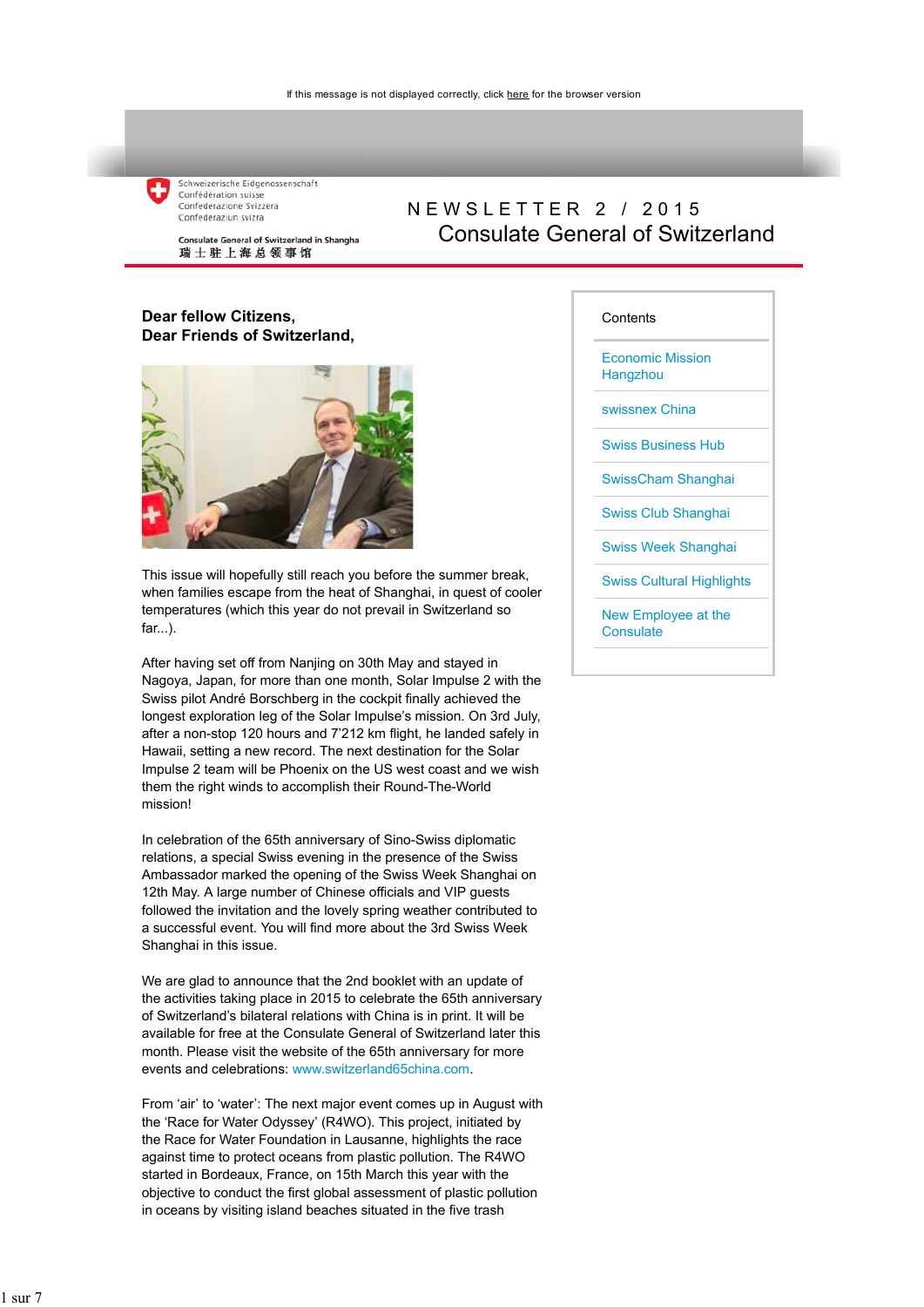vortexes.

Last but not least, I would like to announce a few personnel changes at your Consulate: Ruth Bichsel has already succeeded Beatrix Hagmann as Head of the Visa Section. We are glad that Ms Hagmann has accepted another position within the Consulate General for one more year. Doris Endriss, who will leave the Consulate after the regular 4-year term by the end of the month, will be replaced by Véronique Badan Akerele at the Chancery. Daniel Berset has completed his term in Shanghai and I would like to thank him for his contribution to the smooth working of the visa section.

Together with the entire staff of the Consulate, I wish you all an excellent summer. For those who will stay in Shanghai in August, I hope to see many of you at our traditional National Day celebration on Saturday, 1st August.

**Alexander Hoffet Consul General**

## **Economic Mission to Hangzhou**

**5th Economic Mission, 8th - 29th May 2015**



*Presentation of silk at Wensli Group Ltd*



*At the e-commerce giant Alibaba Group Ltd*

Led by Consul General Alexander Hoffet and in cooperation with SwissCham Shanghai, a delegation of 19 representatives from Swiss companies and government institutions visited Hangzhou, the capital of Zhejiang Province. This fifth edition of the Consulate's regular economic missions brought together again Swiss entrepreneurs and institutions with Chinese companies and local authorities, allowing both sides to explore future business opportunities and to connect personally.

Hangzhou proved to be a particularly interesting destination as it features an exceptional economic performance and growth potential in developed manufacturing and services. The city's Mayor and provincial officials acknowledged the excellent economic and cultural relations with Switzerland. They expressed their hopes for intensified exchange namely on environmental protection and towards the establishment of more Swiss companies in the region. During visits to Wensli, China's leading silk manufacturer, and e-commerce giant Alibaba, Switzerland's advantages as a European base were highlighted by the delegation. A tour of office towers designed by Keller Technologies, a Swiss architecture firm developing highly energy-efficient buildings, concluded a successful mission.

## swissnex China

**swissnex China at the Swiss Week 2015**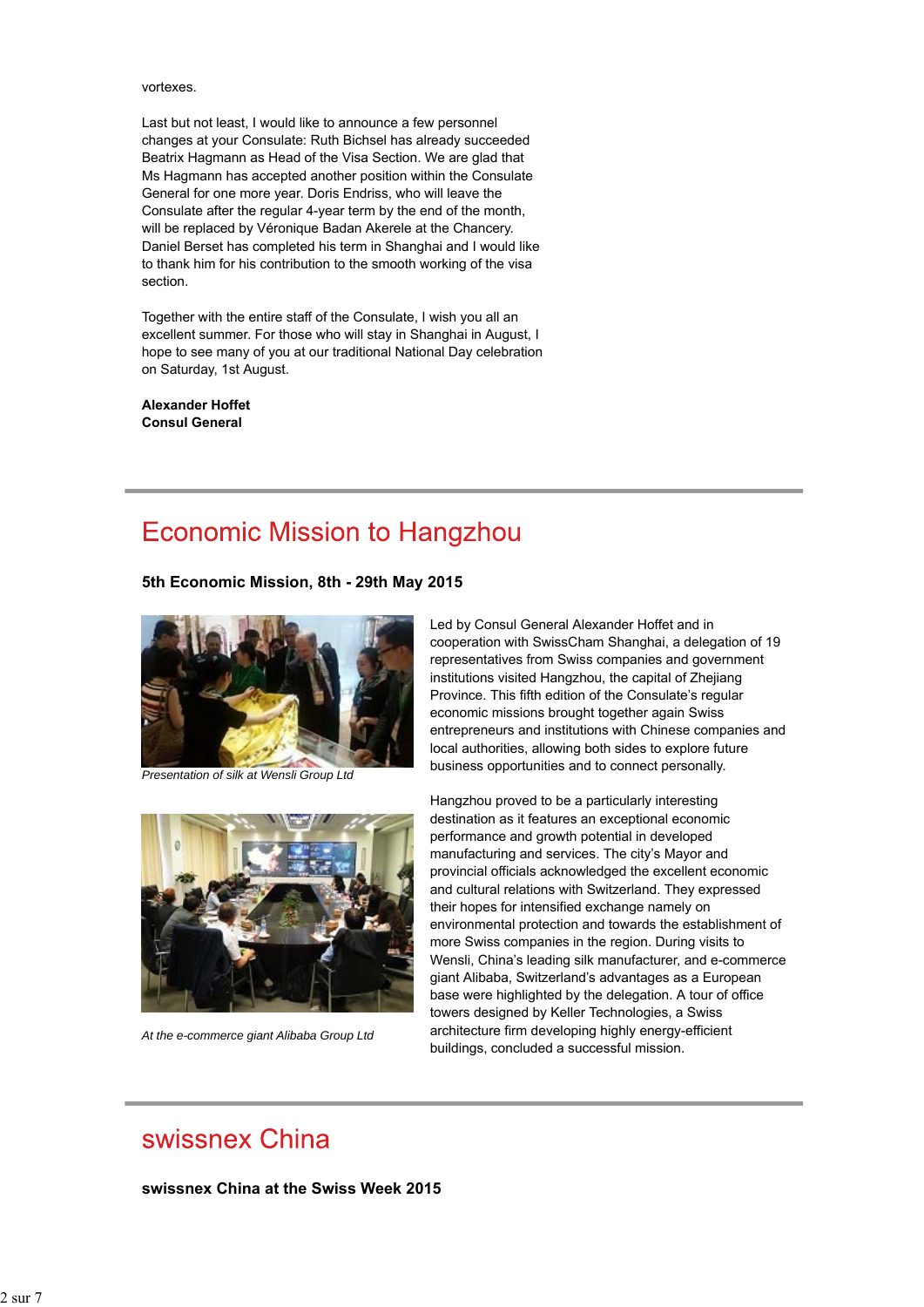

In the framework of the Swiss Week, the creative minds of PIXO LABS invited guests to get a glimpse of Switzerland. They created an immersive 360° video, which allowed visitors to 'sit in' to sceneries of Switzerland, by sitting on a boat or standing in the middle of mountains.

The project is yet another example of a startup, which demonstrates the combination of Swiss higher education and the latest technology and innovation!

The weather was on our side and numerous Swiss University Alumni turned up at the Huaihai Park on 15th May. They enjoyed the stimulating atmosphere in the Swiss Village along with some raclette and Swiss wine.

#### **Lift Conference 2015**



*Lift Conference Shanghai 2015*

Despite the stormy weather and the heavy rain on 17th June, we welcomed about 250 visitors to the Lift China conference and Swiss Innovation Night at the PowerStation of Art.

The program offered a broad variety of keynote sessions, a master class, lectures and interactive workshops. In addition visitors had the chance to explore various media projects and prototypes to play with in the joint exhibition.

The day after, Lift China transferred to Shenzhen and participated with a booth at the Maker Faire to show some of their work amongst other amazing exhibitors. Together with SEEED Studio, the team got to present the international initiative Data Canvas 'Sense Your City'. The Data Art Challenge aims to raise sensitivity towards the environment. During four months, in seven cities over three continents, 98 citizens assembled and deployed sensors on their homes or work places. The conducted information puts on display the data of pollution, dust, light, sound, temperature, and humidity in an interactive map. Find out more about Data Canvas.

Both events in Shanghai and Shenzhen were a great success and we look forward to bringing together even more innovators and makers in the future.

Come and get the latest scoop of what we do and follow us! www.swissnexchina.org/ (EN/CN) and social media platforms. Contact us, come by and meet us!

## **Swiss Business Hub**

**China International Medical Equipment Fair (CMEF), 15th – 18th May**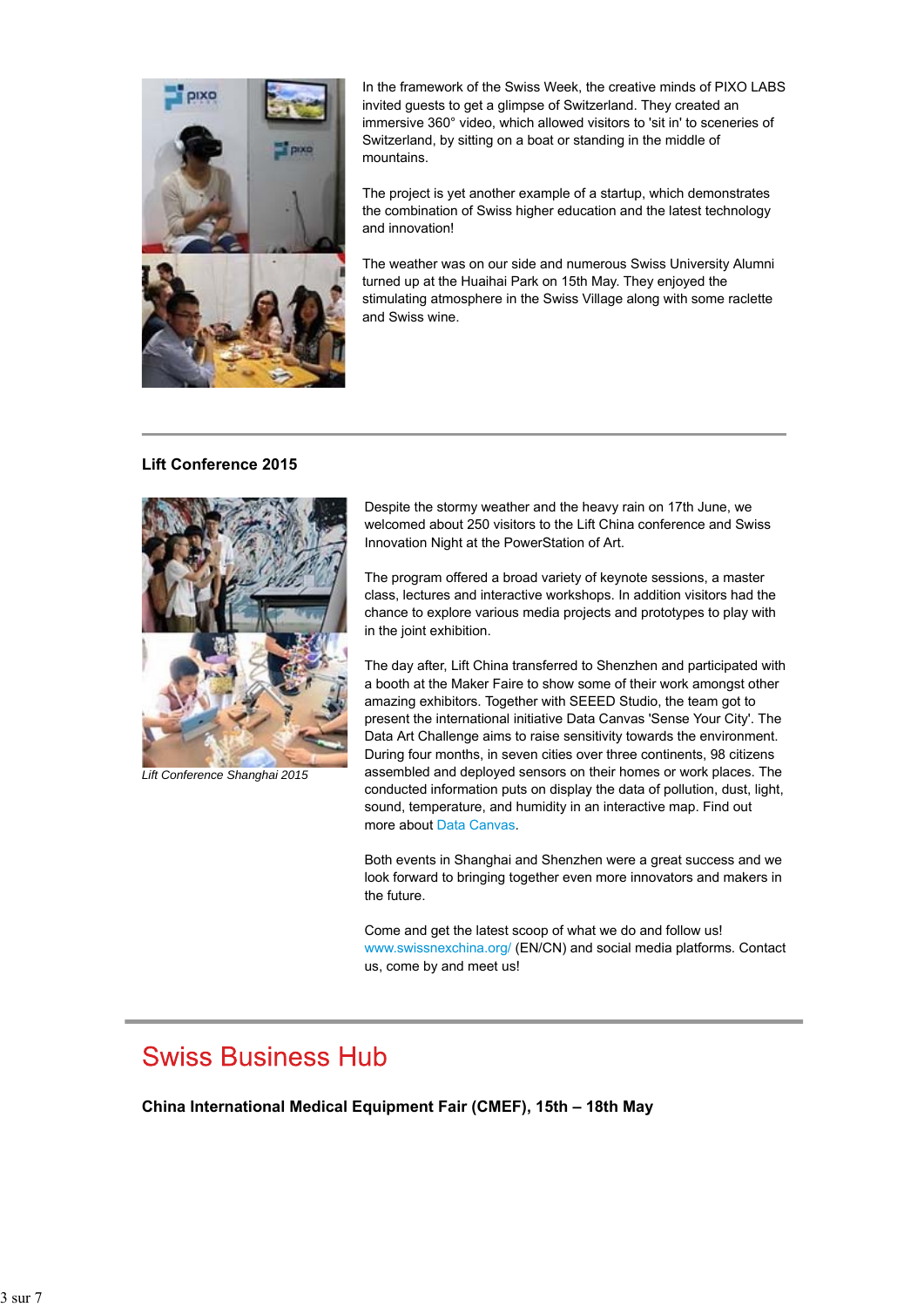

*Consul General Alexander Hoffet (2nd from left),*

*visiting the Swiss Pavilion at the CMEF 2015*

After 30 years of continuous innovation and self-improvement, CMEF has become the largest exhibition of medical equipment, related products and services in the Asia-Pacific region. In 2015, the trade show was moved from Shenzhen to Shanghai and combined for the first time China's three top medical equipment and pharmaceutical exhibitions CMEF, PHARMCHINA and API China into one mega healthcare event, covering the entire value chain for the health industry. A Swiss Pavilion was organized for this occasion by Switzerland Global Enterprise (S-GE) with the support of the local Swiss Business Hub and in close cooperation with the Medical Cluster. Eight Swiss companies participated in the Pavilion and displayed their products to Chinese distributors and potential partners.

On the first day of the show, a small delegation led by Consul General Alexander Hoffet visited the Swiss Pavilion. The group engaged in discussions about the challenges and opportunities in China's medical equipment market as well as what kind of support official Switzerland can offer to Swiss companies. In the evening, the exhibitors were welcomed by Mr Hoffet and his wife at a reception at their Residence.

## **SwissCham Shanghai**

**SwissCham announces launch of three new Committees – Legal/HR, Finance/Tax, SME/Industrial**



The mission of the Committees is to develop content-specific discussions and insights, to offer closed-door roundtables and public presentations on a regular basis, and to create a platform to share relevant information among SwissCham members. Members of the SwissCham Board will favor the establishment and development of the Committees with the goal to open the Committees to the SwissCham member companies and their leading executives.

If you consider the opportunity of having your company represented in one of these Committees and for additional information, please contact our Executive Director Peter Bachmann by email: p.bachmann@sha.swisscham.org or by phone (021) 6149 8208.

## *The Bridge* **Journal of SwissCham China**



The latest issue of *The Bridge* magazine is available here and features the following stories:

#### **Swiss Innovation in China**

Switzerland's reputation and passion for new, unique ideas allow Swiss companies to compete all around the world. *The Bridge* reveals reasons of Switzerland's steady and undisputed performance in the INSEAD Global Innovation Index during the past years and puts focus on Swiss innovation in China. With a closer look at the Swiss Stand of Sustainability, the cover story outlines the strong position of Swiss firms as front players in the field of environmental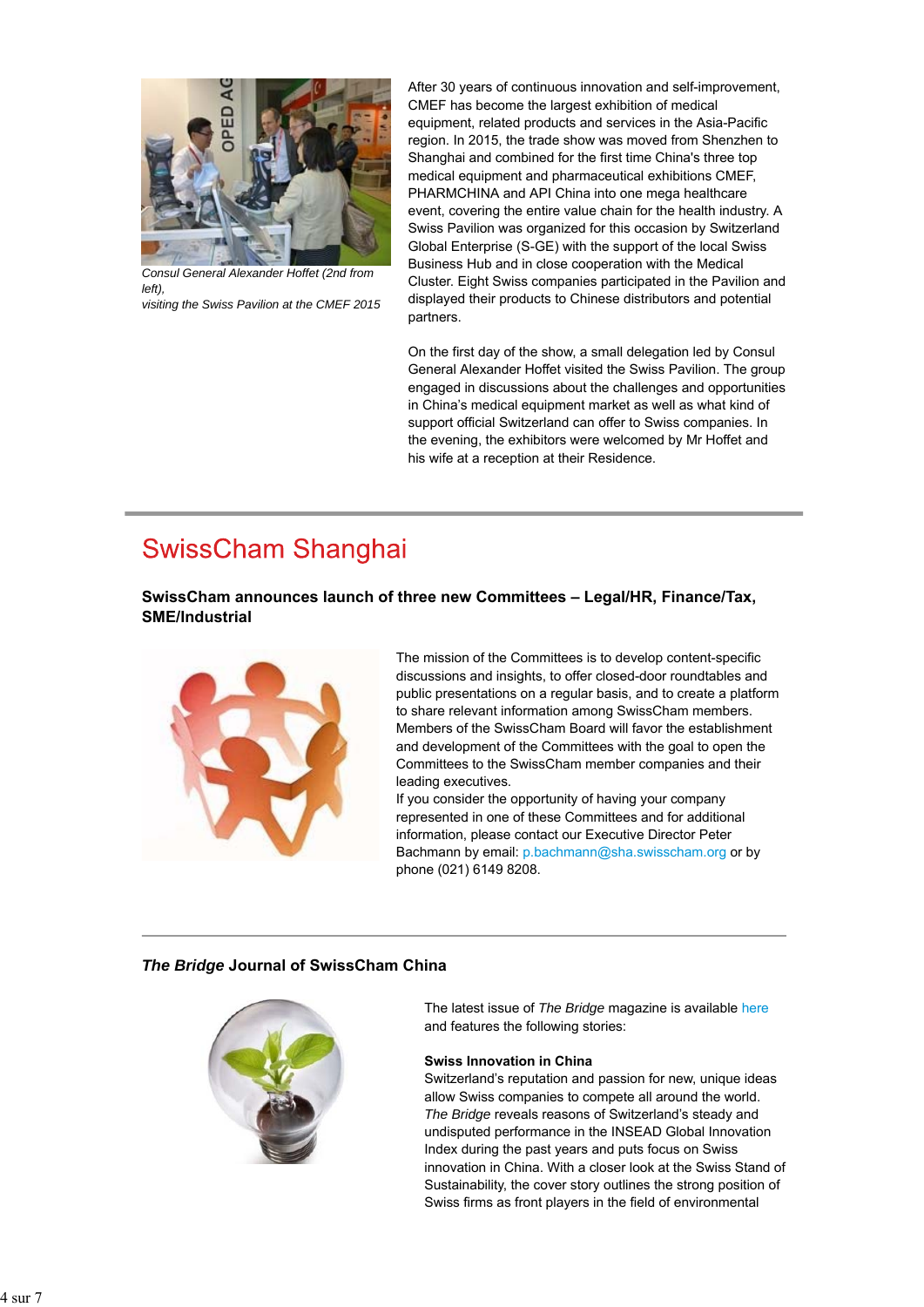sustainability and how they lead the drive towards more sustainable practices in China.



**Nestlé stimulates new era for Chinese farmers** *The Bridge* talked to Christian Schmid, EVP Technical at Nestlé Greater China Region, about the current transition of agribusiness from small farms to an increasing number of 'mega-farms'. Schmid amplifies the mission of the recently inaugurated Nestlé Dairy Farming Institute (DFI) in Heilongjiang Province to be an educational facility and R&D centre with the vision to be recognized as China's leading centre of competence for modern dairy farming: "We welcome the increased focus on quality, and we want to reassure the customer that local ingredients can be of high quality and meet worldwide standards".

## **Swiss Club Shanghai**

#### **Invitation Swiss National Day 2015**

**SCHWEIZER NATIONALFEIERTAG FETE NATIONALE SUISSE FESTA NAZIONALE SVIZZERA FESTA NAZIUNALA SVIZRA**

The Swiss Club Shanghai is cordially inviting all Members, Swiss Citizens and Friends of Switzerland to our National Day Party 2015 on

#### **Saturday, 1st August 2015 starting at 14:00 hrs** Venue: Garden Pavilion @ Millennium HongQiao Hotel Shanghai 2588 Yan An Xi Road, Shanghai 201103

Don't miss this event and come over to the Millennium Hotel, enjoy good company, great food, live entertainment and a lot of fun. Please register with Thomas Kuhn (thomas.kuhn@fracht-shanghai.com) not later than 30th July 2015.

This event is organized with the support of the Consulate General of Switzerland and Fracht (Shanghai) Ltd.

Your Committee Swiss Club Shanghai



## **Swiss Week Shanghai**

**Swiss Week Shanghai 2015 3rd Edition, 13th – 17th May 2015**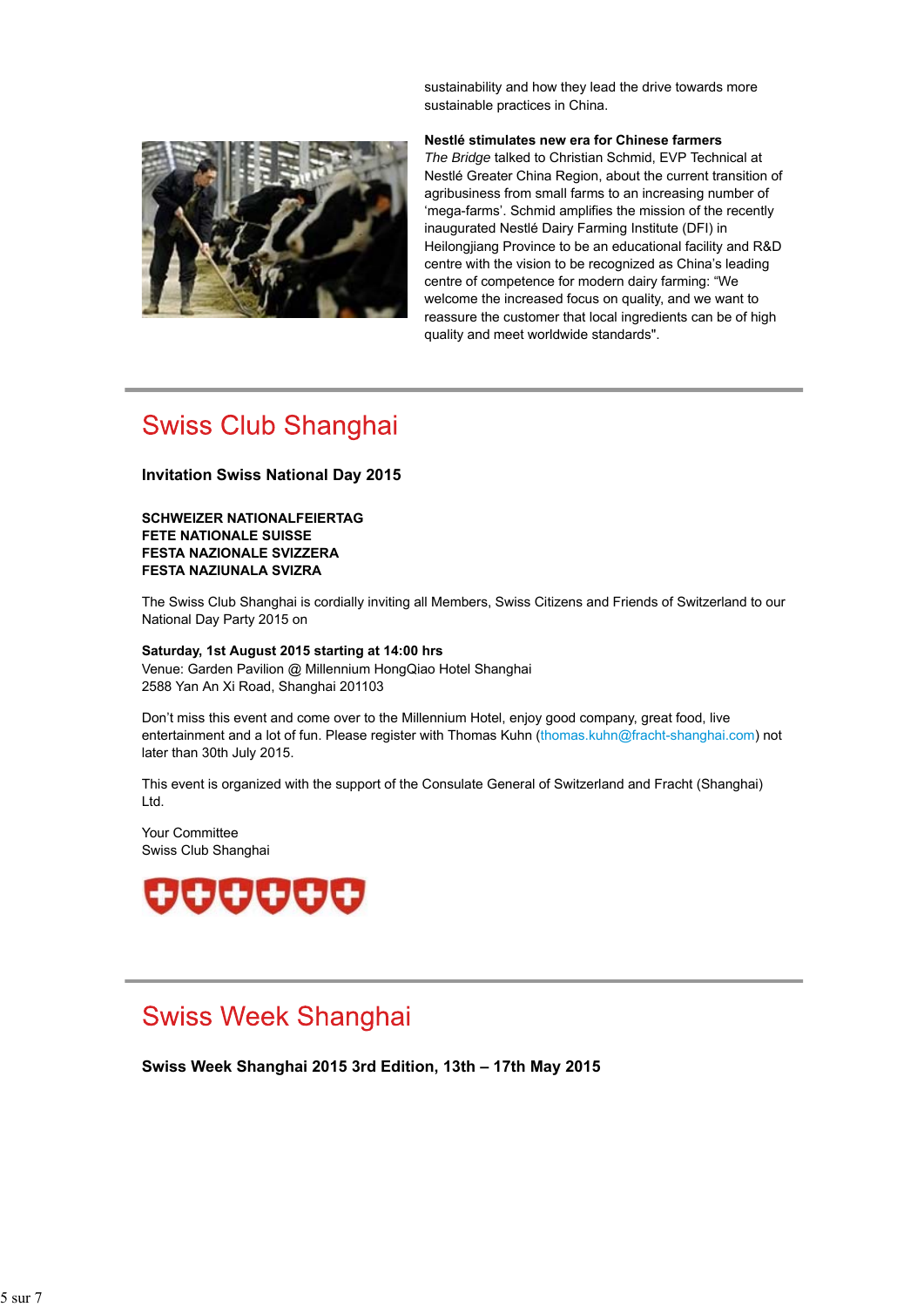

*Banners show the way to the Swiss Week Shanghai 2015*

This year's 3rd edition of Swiss Week Shanghai (SWS) attracted a large number of visitors discovering the variety of Switzerland, true to SWS' slogan 'more than chocolate'. Perfect spring weather allowed making the most out of the location at the Huaihai Park square, which became a little Swiss oasis in the middle of the city's hectic daily life.

15 Swiss companies presented their products in the 'Swiss village', ranging from well-known products like chocolate and cheese to less-known but equally high-end kitchen and IT equipment. To complete the Swiss experience, the Swiss café served typical dishes such as the always popular raclette. The young 'Hackbrett' player Joshua Broger from Appenzell amazed visitors with his musical talent during the Swiss Week.

Major events included the opening ceremony dedicated to the 65th Anniversary of Sino-Swiss diplomatic relations in presence of the Ambassador of Switzerland to China, Mr Jean-Jacques de Dardel, an alumni event organized by swissnex China, as well as a Q&A session for Chinese students hosted by the Consulate General of Switzerland in Shanghai.

# **Cultural Highlights**

## **The Erkonauts at MIDI Festival, 1st May 2015**



Swiss band The Erkonauts rocked Suzhou's MIDI festival and relevant music clubs in Shanghai and Nanjing. Playing part hard rock, part metal, this progressive and evolving band has since its creation in 2002 inspired both fans and newcomers to the hard rock/metal scene with their wild and enchanting rhythms. After several successful tours in Asia, The Erkonauts are now again in the Far East with their 'Asian Invasion Tour'.

## **Swiss film 'The Circle' at ShanghaiPRIDE Film Festival, 16th June 2015**



In the framework of this year's ShanghaiPRIDE, the Consulate General of Switzerland screened the awardwinning Swiss docudrama 'The Circle' (2014). The movie depicts the social network that revolved around The Circle, a gay publication in Zurich in the 1940s and 1950s, which was scapegoated for the murders of several gay men in the city. It thus perfectly matched ShanghaiPRIDE's goal of raising the visibility of the LGBT community in China, thereby increasing acceptance and tolerance.

**Juliane Rickenmann 4tet, 22nd - 23rd June 2015**